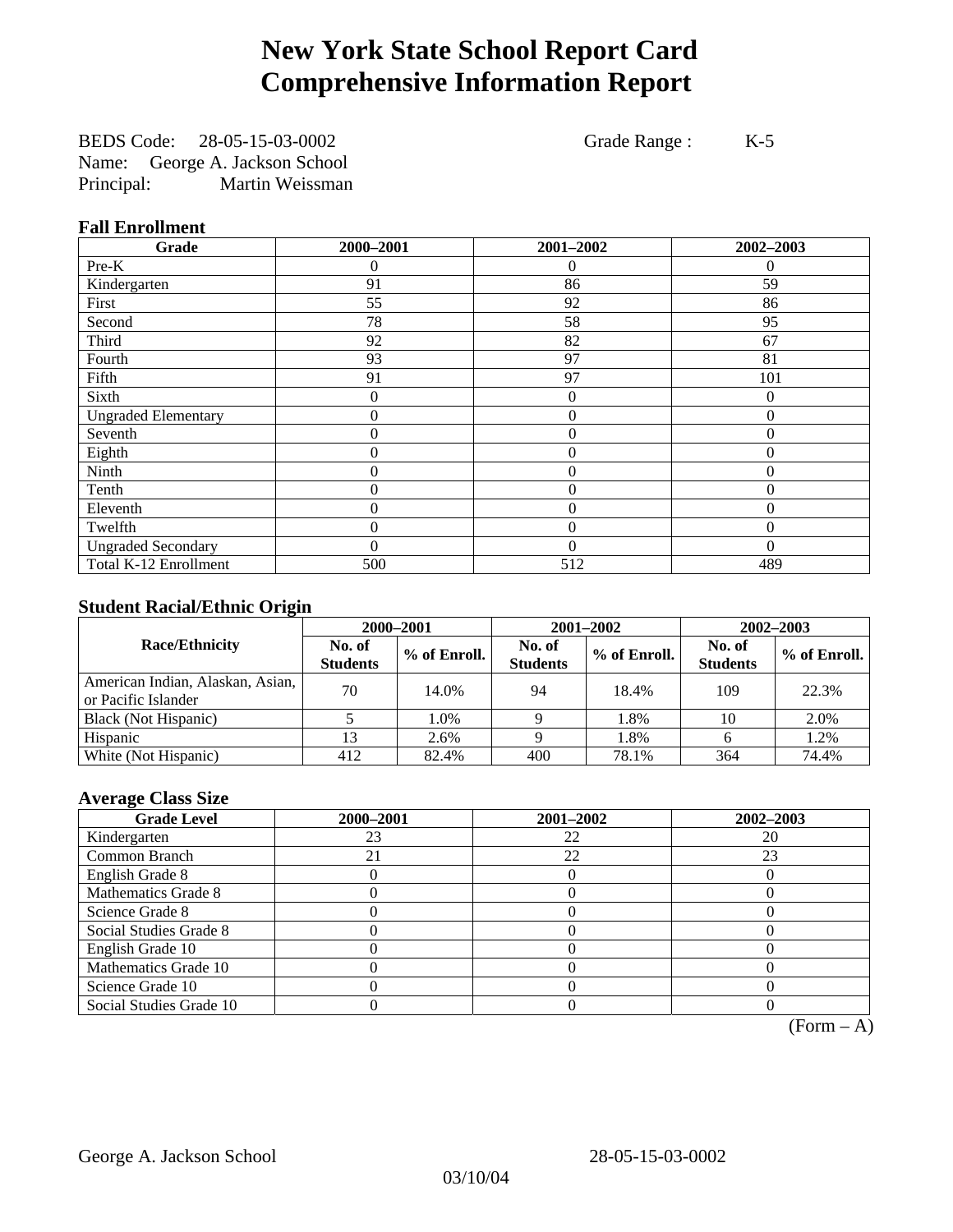#### **District Need to Resource Capacity Category**

| <b>N/RC Category</b> | <b>Description</b>                                                                             |
|----------------------|------------------------------------------------------------------------------------------------|
|                      | This is a school district with low student needs in relation to district<br>resource capacity. |

#### **Similar School Group and Description**

| <b>Similar School Group</b> | <b>Description</b>                                                |
|-----------------------------|-------------------------------------------------------------------|
|                             | All schools in this group are elementary level schools in school  |
| 17                          | districts with low student needs in relation to district resource |
|                             | capacity. The schools in this group are in the middle range of    |
|                             | student needs for elementary level schools in these districts.    |

All schools within the same N/RC category are divided into three similar school groups defined by the percentage of students in the school who are eligible for the free-lunch program and/or who are limited English proficient (also known as English language learners).

#### **Student Demographics Used To Determine Similar Schools Group**

|                                   | 2000-2001 |         | $2001 - 2002$ |         | $2002 - 2003$ |         |
|-----------------------------------|-----------|---------|---------------|---------|---------------|---------|
|                                   | Count     | Percent | Count         | Percent | Count         | Percent |
| <b>Limited English Proficient</b> |           | 3.4%    | 26            | 5.1%    |               | 3.5%    |
| Eligible for Free Lunch           |           | $.2\%$  |               | 0.8%    |               | 2.2%    |

#### **Attendance and Suspension**

|                               | 1999–2000        |         | 2000-2001        |         | $2001 - 2002$   |         |
|-------------------------------|------------------|---------|------------------|---------|-----------------|---------|
|                               | $%$ of<br>No. of |         | $%$ of<br>No. of |         | No. of          | $%$ of  |
|                               | <b>Students</b>  | Enroll. | Students         | Enroll. | <b>Students</b> | Enroll. |
| <b>Annual Attendance Rate</b> |                  | 96.8%   |                  | 96.6%   |                 | 97.0%   |
| <b>Student Suspensions</b>    |                  | 0.0%    |                  | $0.0\%$ |                 | 0.0%    |

### **Student Socioeconomic and Stability Indicators (Percent of Enrollment)**

|                          | 2000-2001  | 2001–2002  | 2002-2003 |
|--------------------------|------------|------------|-----------|
| <b>Reduced Lunch</b>     | $0.0\%$    | $0.0\%$    | 0.2%      |
| <b>Public Assistance</b> | $1 - 10\%$ | $1 - 10\%$ | $-10%$    |
| <b>Student Stability</b> | 97%        | 96%        | 97%       |

#### **Staff Counts**

| Staff                                 | 2002-2003 |
|---------------------------------------|-----------|
| <b>Total Teachers</b>                 | 45        |
| <b>Total Other Professional Staff</b> |           |
| <b>Total Paraprofessionals</b>        | NΑ        |
| Teaching Out of Certification*        |           |
| Teachers with Temporary Licenses      |           |

\*Teaching out of certification more than on an incidental basis. Teachers with temporary licenses are also counted as teaching out of certification.

 $(Form - B)$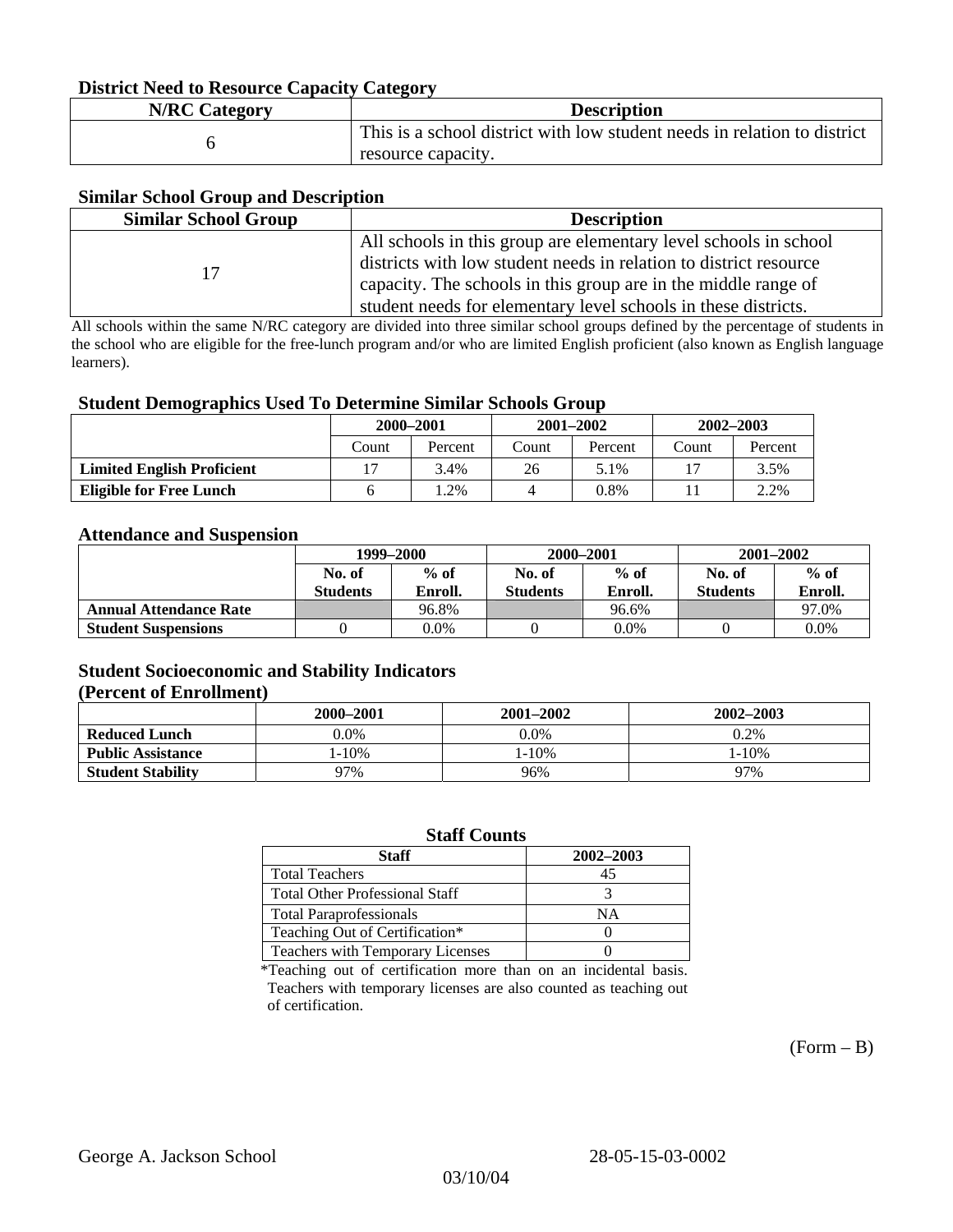# **Career Development and Occupational Studies (CDOS)**

### **Percentage of Students Documenting Self- and Career-Awareness Information and Career Exploration Activities, K–3**

| <b>Grades</b> | 2000-01 | $2001 - 02$ | $2002 - 03$ |
|---------------|---------|-------------|-------------|
| K-1           |         | $0\%$       | 0%          |
| $2 - 3$       |         | $0\%$       | $0\%$       |

### **Students Developing a Career Plan, 4–12**

| <b>Grades</b> |                                      | $2000 - 01$ | $2001 - 02$ | $2002 - 03$ |
|---------------|--------------------------------------|-------------|-------------|-------------|
|               | Number of General-Education Students |             | 0           | 0           |
| $4 - 5$       | Number of Students with Disabilities |             | $\Omega$    | 0           |
|               | Number of All Students               |             | $\Omega$    | $\theta$    |
|               | Percent of Enrollment                |             | $0\%$       | $0\%$       |
|               | Number of General-Education Students |             | 0           | 0           |
| $6 - 8$       | Number of Students with Disabilities |             | $\Omega$    | $\Omega$    |
|               | Number of All Students               |             | $\Omega$    | $\Omega$    |
|               | Percent of Enrollment                |             | 0%          | $0\%$       |
|               | Number of General-Education Students |             | 0           | 0           |
| $9 - 12$      | Number of Students with Disabilities |             | $\Omega$    | $\Omega$    |
|               | Number of All Students               |             | $\Omega$    | $\Omega$    |
|               | Percent of Enrollment                |             | $0\%$       | $0\%$       |

# **Second Language Proficiency Examinations**

### **General-Education Students**

| <b>Test</b> | 2000-2001  |           |                   | 2001-2002 | 2002-2003         |           |
|-------------|------------|-----------|-------------------|-----------|-------------------|-----------|
|             | No. Tested | % Passing | <b>No. Tested</b> | % Passing | <b>No. Tested</b> | % Passing |
| French      |            | 0%        |                   | $0\%$     |                   | 0%        |
| German      |            | 0%        |                   | 0%        |                   | 0%        |
| Italian     |            | 0%        |                   | 0%        |                   | 0%        |
| Latin       |            | 0%        |                   | $0\%$     |                   | 0%        |
| Spanish     |            | 0%        |                   | 0%        |                   | 0%        |

### **Students with Disabilities**

| <b>Test</b> | 2000-2001         |           |            | 2001-2002 | 2002-2003  |           |  |
|-------------|-------------------|-----------|------------|-----------|------------|-----------|--|
|             | <b>No. Tested</b> | % Passing | No. Tested | % Passing | No. Tested | % Passing |  |
| French      |                   | 0%        |            | 0%        |            | 0%        |  |
| German      |                   | 0%        |            | 0%        |            | 0%        |  |
| Italian     |                   | 0%        |            | 0%        |            | 0%        |  |
| Latin       |                   | 0%        |            | 0%        |            | 0%        |  |
| Spanish     |                   | 0%        |            | 0%        |            | 0%        |  |

 <sup>(</sup>Form-D)